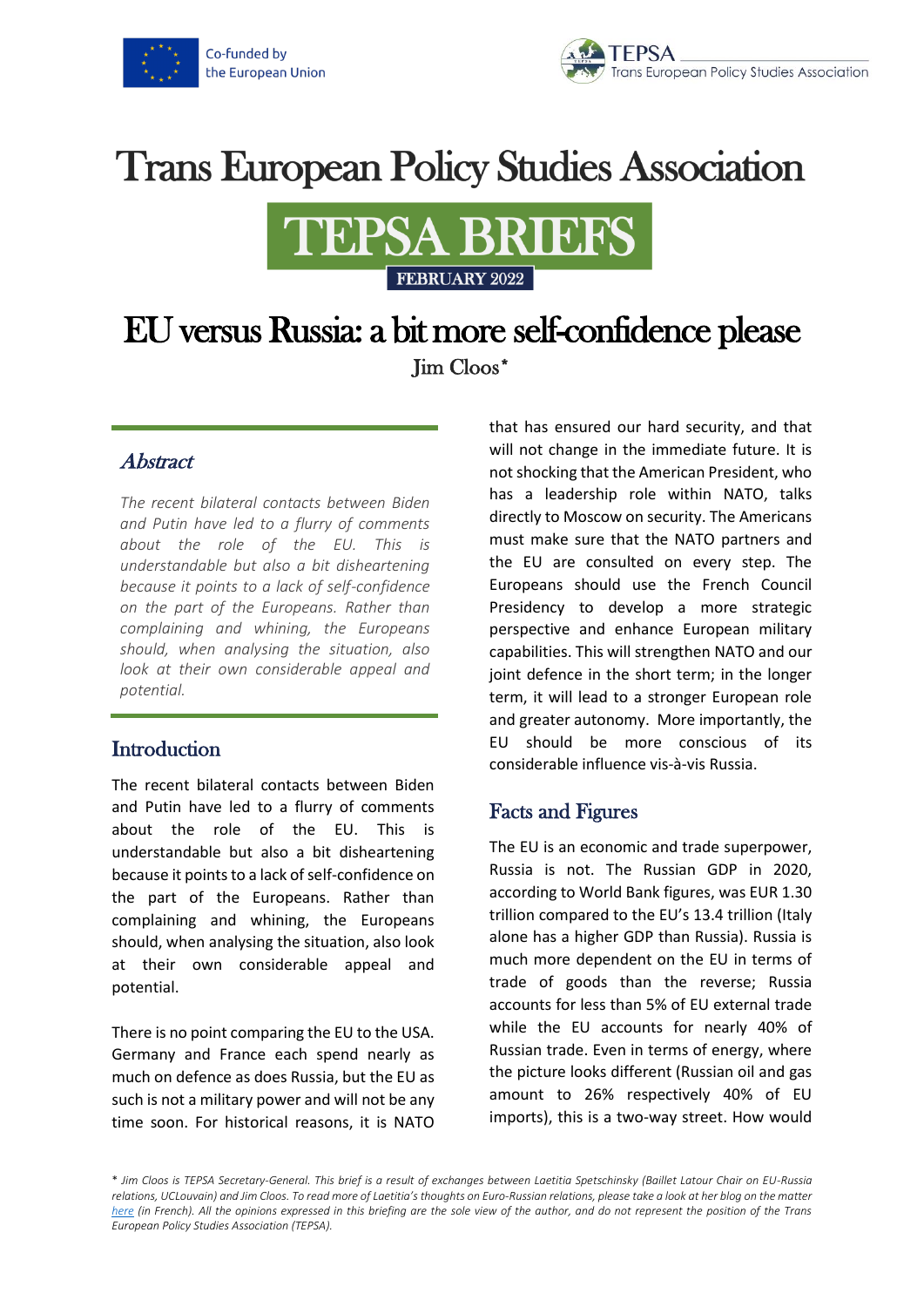Russia finance itself if it cut our gas supplies? Our demographic perspectives are not brilliant but better than Russia's. We have far more cultural and societal appeal than Russia. Russian oligarchs love spending their money here rather than at home. Europe receives hundreds of thousands of migrants; Russia has a problem with emigration more than immigration. It is rare for Westerners to seek refuge in Russia, while the reverse is common indeed. Russia ranks exceptionally low in the Freedom House Score (20 out of 100 in 2021). Its corruption index according to Transparency International is thirty out of one hundred, which means rank 129 in the world. Putin talks about Russian security concerns. The truth is that what he is really scared about is the European appeal for Ukrainian citizens. The idea that Ukraine could become a true democracy and thus a challenge to his own regime must be his worst nightmare.

### Steps forward

From a more operational point of view, there are a number of promising avenues suggested over the over the past months to increase our influence and effectiveness in relation to Russia and the handling of Ukraine crisis. We list a few of them here that may merit further reflection.

The first point relates to governance. It would make sense to review the Normandy format by directly associating the High Representative to it. France and Germany could also more use the Weimar triangle to involve Poland more systematically. They will not be able to sell solutions that elicit strong negative reactions from the Poles or the Balts, nor should they. By associating the latter more directly early in the process, they would reassure them and convince them to take a less systematically defensive approach in terms of relations with Russia. Long term solutions and a better neighbourhood with Russia are core interests of all EU Member States. Ukraine will not come to rest without some form of understanding

#### TEPSA Briefs – February <sup>2022</sup> EU versus Russia: a bit more self-confidence please

with Russia. Russia in turn must be made to understand that pursuing their aggressive stance against Ukraine may do more to estrange the country from Russia than anything the West could do.

The second element concerns developments in Ukraine itself. It is obvious that we cannot and should not refrain from our drive to transform Ukraine into just that, a thriving democracy, just to please Mister Putin. But part of this democratic process could be for the Ukrainians, in full autonomy, to have a fresh look at their own internal set-up, and actively seek a solution offering eastern Ukraine more autonomy. This could provide a lasting solution and help lower the temperature. It would also deprive Putin of a cheap propaganda argument and heighten the chances of at last implementing the security guarantees under the 2015 Minsk Agreement. Exclusively focusing on the remote and unrealistic perspective of a NATO accession does not seem to be a promising option.

A third aspect has to do with our energy relations with Russia. Would it not make sense for the EU to draw lessons from the vaccine procurement success and apply them mutatis mutandis to the energy field in the shape of grouped buying of gas? The Russians could see an interest in longer term stability this offers; from our perspective, it would kill almost any possibility for Moscow to play the energy card in a politically obnoxious way by targeting individual countries. Especially if we at the same time push ahead with energy interconnections and increased possibilities of reverse flows from west to east. In such a hypothesis, even the controversy about Nord Stream 2 would look quite different. A fourth point on sanctions. The EU should focus more on instances where Russia or others act against our core interests rather than trying to transform Putin or Xi into democrats or lovers of human rights? Where Russia oversteps our red lines – and invading Ukraine would certainly fall in that category – we should go for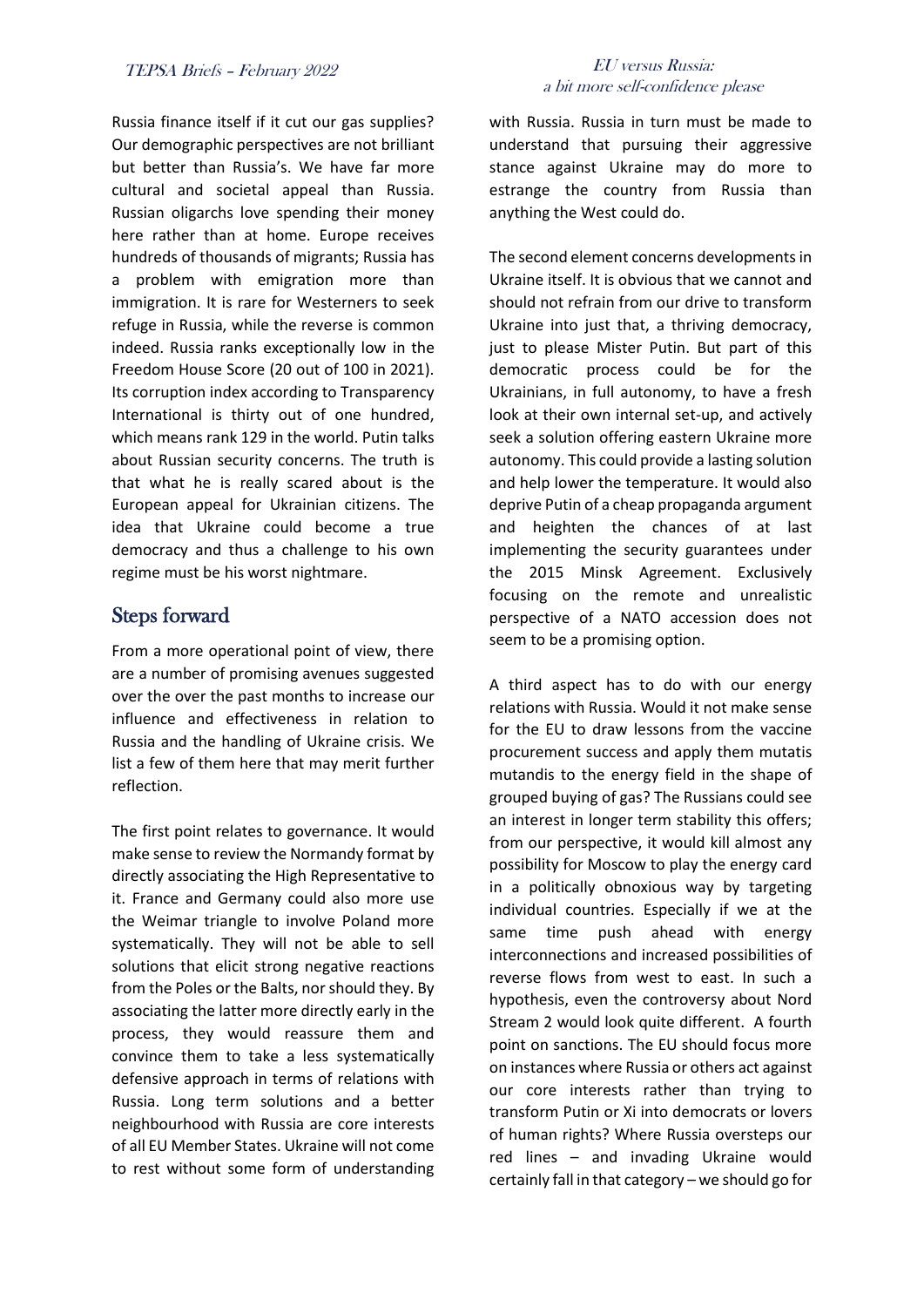really biting sanctions including in the financial sector, even at the price of taking losses ourselves. It would also be interesting to target the properties and bank accounts of Russian oligarchs in Europe; losing the goodies would certainly focus their minds and maybe make them look differently at the way the Putin regime functions.

Concerning Russian cyber-attacks against European countries, the EU should be clear that they have to stop. If not, the time will come for adding to the defensive measures more offensive ones. Europe also has top class experts who could be mobilized to inflict damage as a last resort. In relation to Russia but also much widely, the EU should pursue a systematic and comprehensive policy of strengthening its strategic autonomy. This is a pre-requisite for the EU becoming a true global player and having the freedom to act and shape the world. More joint procurement in key areas is one promising route. There are many others. This drive should extend to all major policy areas. It should comprise security and defence, but only in a long-term perspective and without calling into question NATO.

#### **Conclusion**

In conclusion, the EU's approach should be based on reality and geared towards reaching the best possible results for us and Ukraine. It must be tough on Russia whenever needed, but also recognize when they have a legitimate concern. The debate about Ukrainian accession to NATO has flared up again because of threatening moves by Russia. It should be made clear that NATO expansion is by no means on objective as such nor an attempt to encircle Russia, but a debate fuelled by the fear of an aggressive Russia. On the economic front, Ukraine is free to choose its way, including by concluding the agreements it wants with the EU, which already now accounts for nearly 40% of its trade. But the EU should signal its willingness to talk to Russia about effects on its

#### TEPSA Briefs – February <sup>2022</sup> EU versus Russia: a bit more self-confidence please

own exchanges both with the EU and Ukraine. The EU has a rather good record in finding imaginative solutions preserving the interests of all sides; something even the British government will one day understand, hopefully.

One final word. It would help if in its relations with Russia and indeed Ukraine the EU could overcome its tendency to look at things from an overly technocratic and accountant's angle. It should work harder to develop a political and positive vision for future relations. According to a recent article in The Economist two-thirds of Russian people have a positive view of the West and nearly 80% consider that Russia should see the West as a partner. That is something to work with. The authorities in Moscow love to blame the EU's sanctions régime for the woes of the Russian economy. They have an effect, but the real issue is the home-made weakness of the economy. Having the EU as a partner would increase the perspective of the Russian people for a better life.